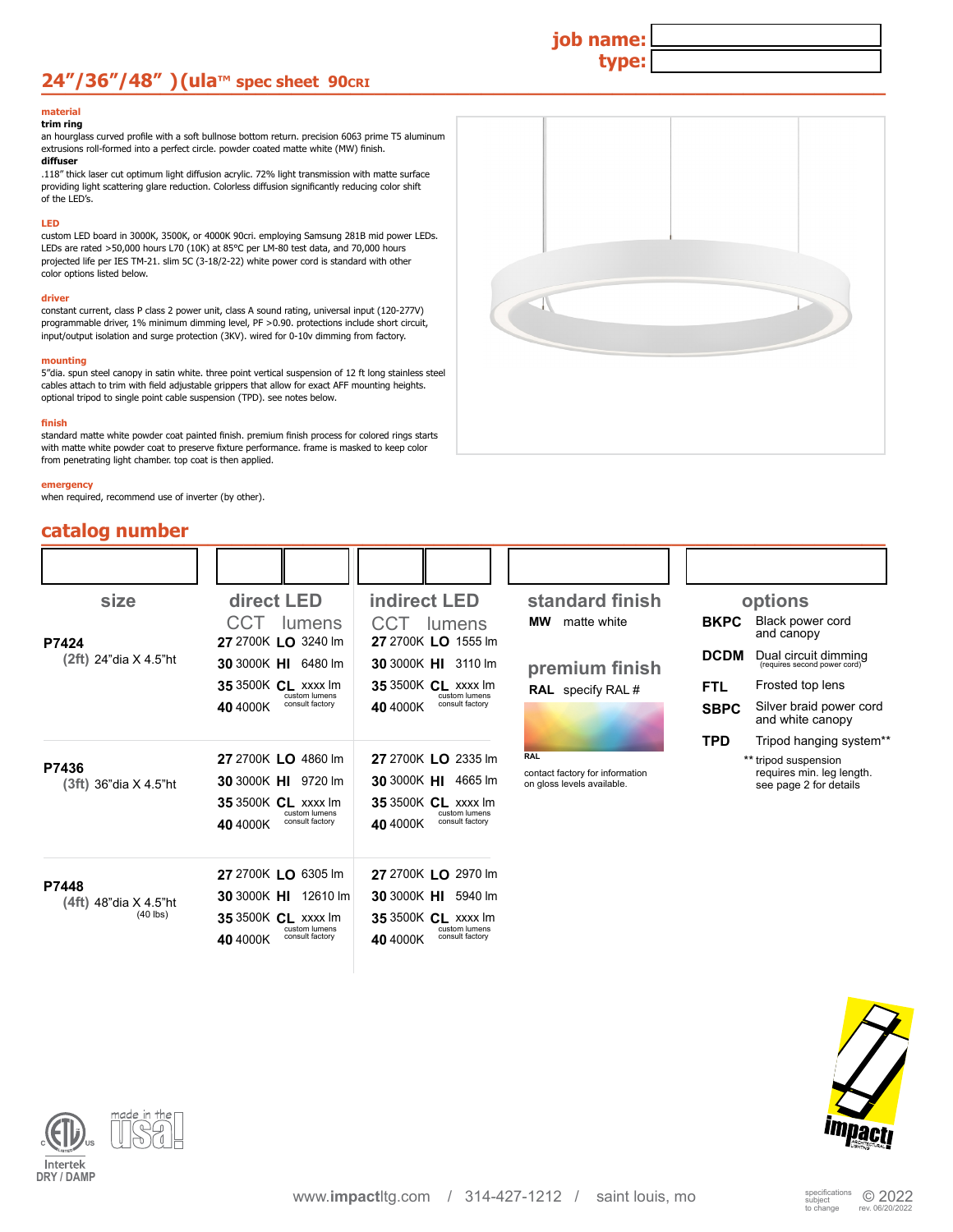## **60"/72" ) (ula**™ spec sheet 90cx and a strategy of the strategy of the strategy of the strategy of the strategy of the strategy of the strategy of the strategy of the strategy of the strategy of the strategy of the strat

#### **material trim ring**

an hourglass curved profile with a soft bullnose bottom return. precision 6063 prime T5 aluminum extrusions roll-formed into a perfect circle. powder coated matte white (MW) finish. **diffuser**

.118" thick laser cut optimum light diffusion acrylic. 72% light transmission with matte surface providing light scattering glare reduction. Colorless diffusion significantly reducing color shift of the LED's.

### **LED**

custom LED board in 3000K, 3500K, or 4000K 90cri. employing Samsung 281B mid power LEDs. LEDs are rated >50,000 hours L70 (10K) at 85°C per LM-80 test data, and 70,000 hours projected life per IES TM-21. slim 5C (3-18/2-22) white power cord is standard with other color options listed below.

#### **driver**

constant current, class P class 2 power unit, class A sound rating, universal input (120-277V) programmable driver, 1% minimum dimming level, PF >0.90. protections include short circuit, input/output isolation and surge protection (3KV). wired for 0-10v dimming from factory.

### **mounting**

5"dia. spun steel canopy in satin white. three point vertical suspension of 12 ft long stainless steel cables attach to trim with field adjustable grippers that allow for exact AFF mounting heights. optional tripod to single point cable suspension (TPD). see notes below.

### **finish**

standard matte white powder coat painted finish. premium finish process for colored rings starts with matte white powder coat to preserve fixture performance. frame is masked to keep color from penetrating light chamber. top coat is then applied.

#### **emergency**

when required, recommend use of inverter (by other).



**job name:**

**type:**

| catalog number                      |                                              |                                              |                                                               |             |                                                      |
|-------------------------------------|----------------------------------------------|----------------------------------------------|---------------------------------------------------------------|-------------|------------------------------------------------------|
|                                     |                                              |                                              |                                                               |             |                                                      |
| size                                | direct LED                                   | <b>indirect LED</b>                          | standard finish                                               |             | options                                              |
| P7460*                              | CCT<br><b>lumens</b><br>27 2700K LO 7920 lm  | CCT<br>lumens<br>27 2700K LO 4475 lm         | matte white<br>MW.                                            | <b>BKPC</b> | Black power cord<br>and canopy                       |
| (5ft) 60"dia X 4.5"ht<br>$(50$ lbs) | 30 3000K HI 15840 lm                         | 30 3000K HI 8950 lm                          | premium finish                                                | <b>DCDM</b> | Dual circuit dimming<br>(requires second power cord) |
|                                     | <b>35 3500K CL xxxx lm</b><br>custom lumens  | <b>35 3500K CL xxxx Im</b><br>custom lumens  | <b>RAL</b> specify RAL #                                      | <b>FTL</b>  | Frosted top lens                                     |
|                                     | consult factory<br>40 4000K                  | consult factory<br>40 4000K                  |                                                               | <b>SBPC</b> | Silver braid power cord<br>and white canopy          |
|                                     |                                              |                                              |                                                               | <b>TPD</b>  | Tripod hanging system**                              |
|                                     | 27 2700K LO 10025 lm                         | 27 2700K LO 5305 lm                          | <b>RAL</b>                                                    |             | ** tripod suspension                                 |
| P7472*<br>(6ft) 72"dia X 4.5"ht     | 30 3000K HI 20050 lm                         | 30 3000K HI 10610 lm                         | contact factory for information<br>on gloss levels available. |             | requires min. leg length.<br>see page 2 for details  |
| $(60$ lbs)                          | <b>35 3500K CL xxxx Im</b>                   | <b>35 3500K CL xxxx Im</b>                   |                                                               |             |                                                      |
| * requires structural mount         | custom lumens<br>consult factory<br>40 4000K | custom lumens<br>consult factory<br>40 4000K |                                                               |             |                                                      |



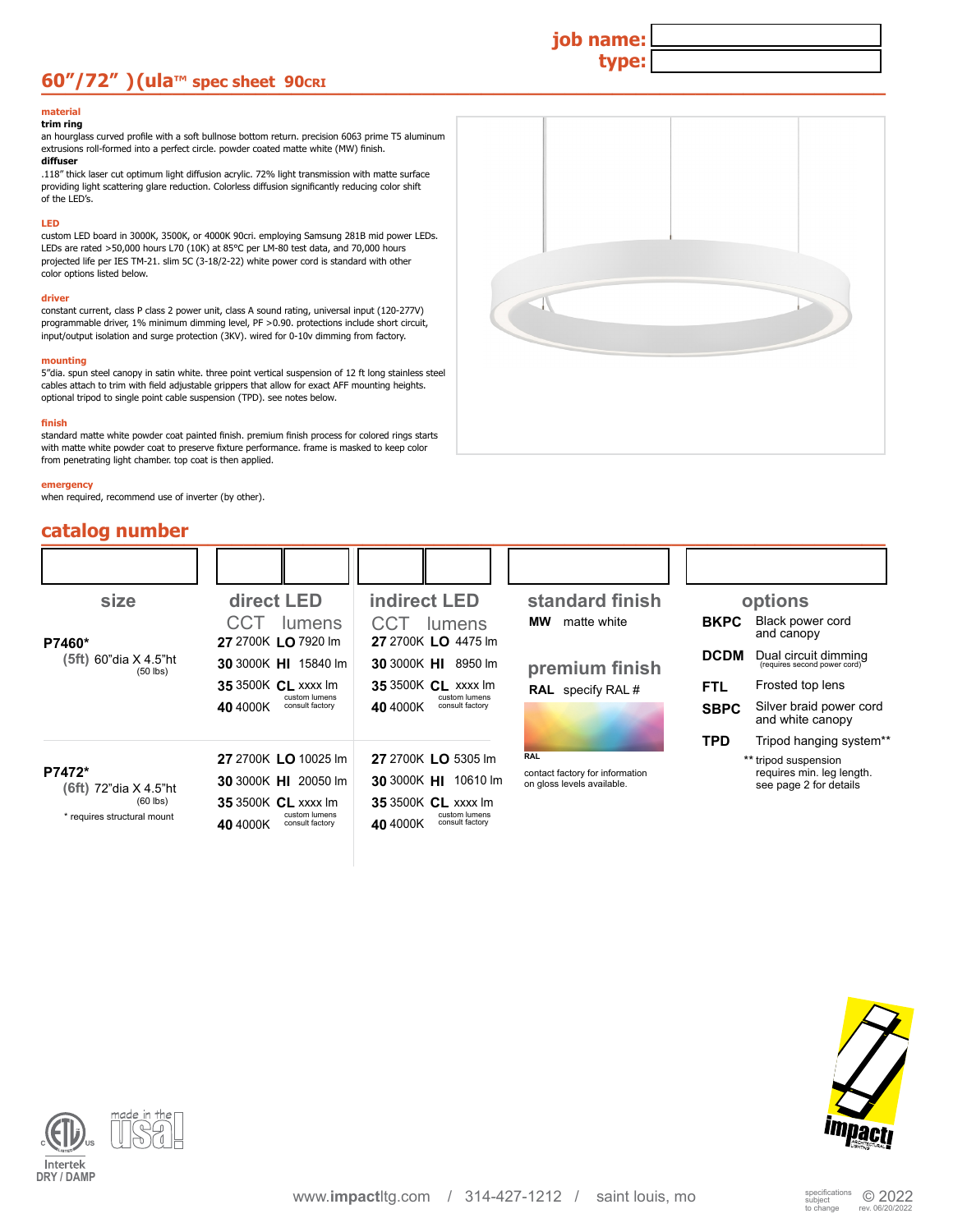



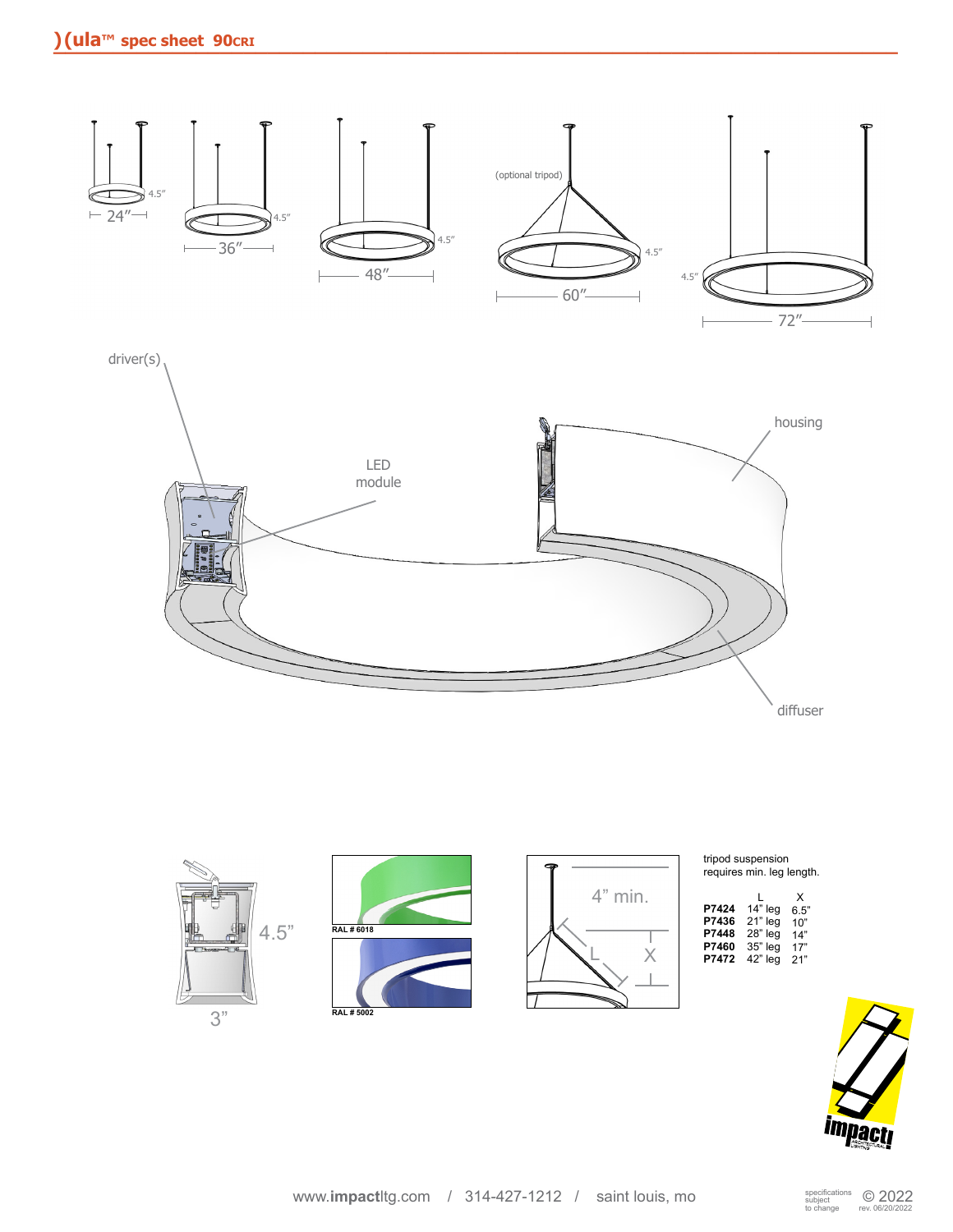## **48" Typical Lighting Layout**



| <b>Symbol</b> | <b>Quantity Manufacturer</b>     | <b>Catalog Number</b> | <b>Description</b>                                        | Lamp            | Wattage |
|---------------|----------------------------------|-----------------------|-----------------------------------------------------------|-----------------|---------|
|               | Impact Architectural<br>Lighting | P7448 40HI 40HI       | 48" dia. pendant ring )(ula<br>luminaire w/ up/down dist. | 4000k 90cri LED | 211     |

### **72" Typical Lighting Layout \_\_\_\_\_\_\_\_\_\_\_\_\_\_\_\_\_\_\_\_\_\_\_\_\_\_\_\_\_\_\_\_\_\_\_\_\_\_\_\_\_\_\_\_\_\_\_\_\_\_\_\_\_\_\_\_\_\_\_\_\_\_\_\_\_\_\_\_\_\_\_**

|  |  |  | • $22' \times 22' \times 22'$ H space |
|--|--|--|---------------------------------------|
|  |  |  |                                       |

- 80/50/20 reflectances
- bottom of fixture at 18' aff
- FC readings at 2.5' aff
- layout conducted using HI / HI lumen package (20050 direct / 10610 indirect delivered lumens)



| Statistics         |  |  |                               |                                    |
|--------------------|--|--|-------------------------------|------------------------------------|
| <b>Description</b> |  |  |                               | Symbol Avg Max Min Max/Min Avg/Min |
| $(1)$ 6' dia )(ula |  |  | 28.2 fc 38.0 fc 21.2 fc 1.8:1 | 1.3:1                              |

| <b>Schedule</b> |  |                                         |                       |                                                           |                 |         |  |  |  |  |
|-----------------|--|-----------------------------------------|-----------------------|-----------------------------------------------------------|-----------------|---------|--|--|--|--|
| <b>Symbol</b>   |  | <b>Quantity Manufacturer</b>            | <b>Catalog Number</b> | <b>Description</b>                                        | Lamp            | Wattage |  |  |  |  |
|                 |  | <b>Impact Architectural</b><br>Lighting | P7472 40HI 40HI       | 72" dia. ring pendant )(ula<br>luminaire w/ up/down dist. | 4000k 90cri LED | 333     |  |  |  |  |

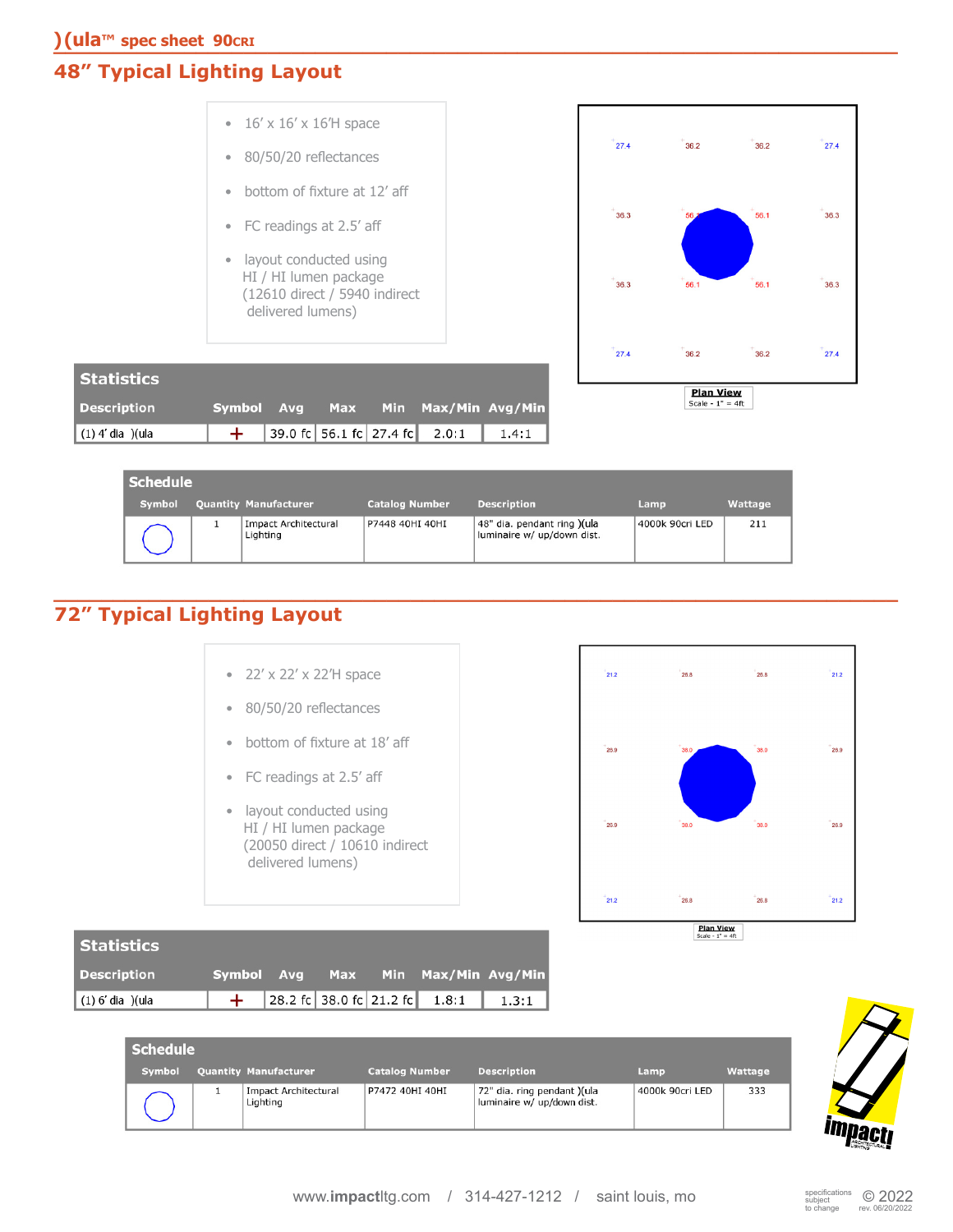# Quick Calc Table

Tests indicated below are a combination of direct and indirect. LLF are as close as possible.

for more detailed calculations see table on next page.

| <b>Cat No</b>      | <b>Direct</b><br><b>Delivered*</b><br><b>Lumens</b> | <b>Indirect</b><br>Delivered*<br><b>Lumens</b> | <b>Watts</b><br>120V / 277V | IES File #                          | <b>LLF</b> to<br>be applied |
|--------------------|-----------------------------------------------------|------------------------------------------------|-----------------------------|-------------------------------------|-----------------------------|
| P7424              |                                                     |                                                |                             | see Advanced Calc Table (next page) |                             |
| P7436              |                                                     |                                                |                             |                                     |                             |
|                    |                                                     |                                                |                             |                                     |                             |
| <b>P7448 LO LO</b> | 6305                                                | 2970                                           | 55                          | 20538                               | .50                         |
|                    |                                                     |                                                |                             |                                     |                             |
| P7448 HI HI        | 12610                                               | 5940                                           | 213                         | 20538                               | 1.00                        |
|                    |                                                     |                                                |                             |                                     |                             |
| <b>P7460 LO LO</b> | 7920                                                | 4475                                           | 142                         | 20535                               | .40                         |
|                    |                                                     |                                                |                             |                                     |                             |
| P7460 HI HI        | 15840                                               | 8950                                           | 283                         | 20535                               | .71                         |
|                    |                                                     |                                                |                             |                                     |                             |
| <b>P7472 LO LO</b> | 10025                                               | 5305                                           | 174                         | 20535                               | .50                         |
|                    |                                                     |                                                |                             |                                     |                             |
| P7472 HI HI        | 20050                                               | 10610                                          | 350                         | 20535                               | 1.00                        |

\*delivered lumens based on 4000K, 90+ cri

The application of a Light Loss Factor is required to:

- match the lumen output for the power module specified
- incorporate the increased lumen output due to LED/Driver upgrades







P7472-40HI-40HI